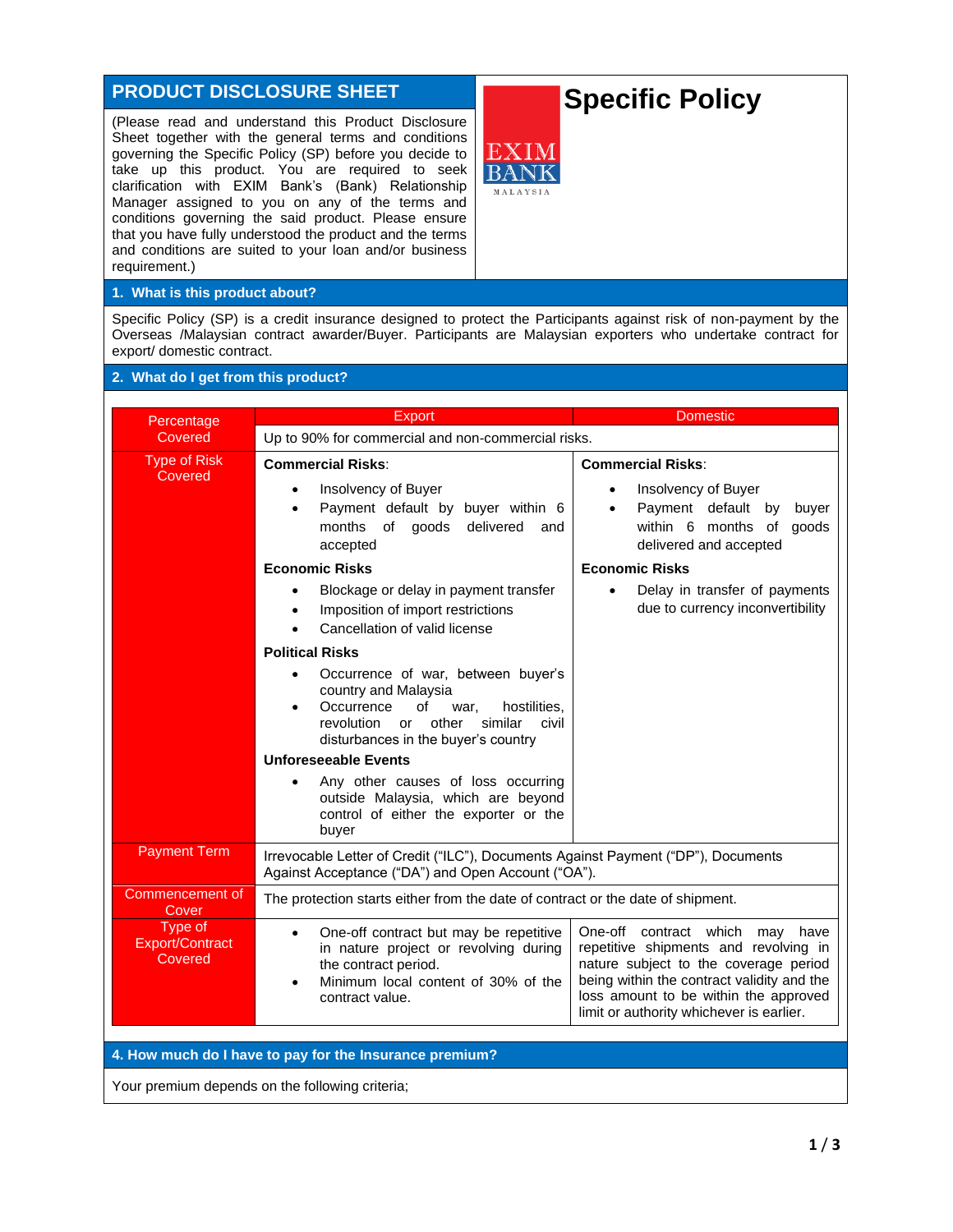- Terms of payment
- Market grading

Fax: +603-26012469

Website: [www.exim.com.my](http://www.exim.com.my/)

- Trading and claim experience
- Whole Turnover or Selective Policy

Please contact our Relationship Manager for more information.

| r icase contact our relationship ividingler for more imomiation.                                                                                                                                                                                                                                                                                                                                                                                                                                                                                                              |                                                                                                                                                                                                                                                                                          |                                                                                                                                         |  |  |
|-------------------------------------------------------------------------------------------------------------------------------------------------------------------------------------------------------------------------------------------------------------------------------------------------------------------------------------------------------------------------------------------------------------------------------------------------------------------------------------------------------------------------------------------------------------------------------|------------------------------------------------------------------------------------------------------------------------------------------------------------------------------------------------------------------------------------------------------------------------------------------|-----------------------------------------------------------------------------------------------------------------------------------------|--|--|
| 5. What are the fees and charges I have to pay?                                                                                                                                                                                                                                                                                                                                                                                                                                                                                                                               |                                                                                                                                                                                                                                                                                          |                                                                                                                                         |  |  |
| Where applicable;                                                                                                                                                                                                                                                                                                                                                                                                                                                                                                                                                             |                                                                                                                                                                                                                                                                                          |                                                                                                                                         |  |  |
| No.                                                                                                                                                                                                                                                                                                                                                                                                                                                                                                                                                                           | <b>Type of Fees and Charges</b>                                                                                                                                                                                                                                                          | Quantum                                                                                                                                 |  |  |
| 1.                                                                                                                                                                                                                                                                                                                                                                                                                                                                                                                                                                            | Processing Fee                                                                                                                                                                                                                                                                           | RM1,000 per application                                                                                                                 |  |  |
|                                                                                                                                                                                                                                                                                                                                                                                                                                                                                                                                                                               |                                                                                                                                                                                                                                                                                          | Above fee is not applicable for<br><b>SME</b> customer                                                                                  |  |  |
| 2.                                                                                                                                                                                                                                                                                                                                                                                                                                                                                                                                                                            | <b>SWIFT Charges</b>                                                                                                                                                                                                                                                                     | <b>RM70</b>                                                                                                                             |  |  |
| $\overline{3}$ .                                                                                                                                                                                                                                                                                                                                                                                                                                                                                                                                                              | <b>Stamp Duty</b>                                                                                                                                                                                                                                                                        | RM10 in Malaysia and/or stamping<br>requirement in other jurisdiction (if<br>applicable).                                               |  |  |
| 4.                                                                                                                                                                                                                                                                                                                                                                                                                                                                                                                                                                            | Postage / Delivery Charges                                                                                                                                                                                                                                                               |                                                                                                                                         |  |  |
| <b>Local Party</b><br><b>Normal Mail</b><br>$\bullet$<br><b>Registered Mail</b><br>$\bullet$<br>Courier / Hand delivery<br><b>Foreign Party</b><br><b>Normal Mail</b><br>$\bullet$<br><b>Registered Mail</b><br>$\bullet$<br>Courier<br>$\bullet$<br>Please request from your Relationship Manager for the Bank's Standard Fees and Charges on Conventional<br>Products and Services. If there are any changes in fees and charges that are applicable to your facility, the Bank will<br>notify you at least 21 calendar days prior to the effective date of implementation. |                                                                                                                                                                                                                                                                                          | Min.RM3<br>Min.RM6<br>Min.RM7<br>Min.RM4<br>Min.RM8<br>Min.RM50 - varies on location                                                    |  |  |
| 6. What if I fail to fulfill my obligation?                                                                                                                                                                                                                                                                                                                                                                                                                                                                                                                                   |                                                                                                                                                                                                                                                                                          |                                                                                                                                         |  |  |
| Your Insurance Policy cannot be enforced. Hence, the business transaction is not covered by us.                                                                                                                                                                                                                                                                                                                                                                                                                                                                               |                                                                                                                                                                                                                                                                                          |                                                                                                                                         |  |  |
| 7. Can I cancel the Insurance Policy?                                                                                                                                                                                                                                                                                                                                                                                                                                                                                                                                         |                                                                                                                                                                                                                                                                                          |                                                                                                                                         |  |  |
| You may cancel your policy at any time by giving written notice to us.                                                                                                                                                                                                                                                                                                                                                                                                                                                                                                        |                                                                                                                                                                                                                                                                                          |                                                                                                                                         |  |  |
|                                                                                                                                                                                                                                                                                                                                                                                                                                                                                                                                                                               | 8. What will happen to my premium upon cancellation of the policy?                                                                                                                                                                                                                       |                                                                                                                                         |  |  |
| You are entitled for a refund of the premium based on unexpired period of Insurance subject to terms and conditions<br>of the policy.                                                                                                                                                                                                                                                                                                                                                                                                                                         |                                                                                                                                                                                                                                                                                          |                                                                                                                                         |  |  |
| 9. What do I need to do if there are changes to my contact details?                                                                                                                                                                                                                                                                                                                                                                                                                                                                                                           |                                                                                                                                                                                                                                                                                          |                                                                                                                                         |  |  |
| a)<br>b)                                                                                                                                                                                                                                                                                                                                                                                                                                                                                                                                                                      | It is important that you inform the Bank of any changes to your contact details to ensure that all<br>correspondences reach you in a timely manner.<br>You may inform the Bank such changes via various channels of communication such as the website or call<br>centre at 03-2601 2000. |                                                                                                                                         |  |  |
| 10. Where can I get an assistance and redress?                                                                                                                                                                                                                                                                                                                                                                                                                                                                                                                                |                                                                                                                                                                                                                                                                                          |                                                                                                                                         |  |  |
| If you wish to complaint on the product or services<br>provided by us, you may contact us at:                                                                                                                                                                                                                                                                                                                                                                                                                                                                                 |                                                                                                                                                                                                                                                                                          | If your query or complaint is not satisfactorily resolved by<br>us, you may contact Bank Negara Malaysia LINK or<br><b>TELELINK at:</b> |  |  |
| Head, Corporate Communication Department                                                                                                                                                                                                                                                                                                                                                                                                                                                                                                                                      |                                                                                                                                                                                                                                                                                          | Blok D, Bank Negara Malaysia,                                                                                                           |  |  |
| Export-Import Bank of Malaysia Berhad                                                                                                                                                                                                                                                                                                                                                                                                                                                                                                                                         |                                                                                                                                                                                                                                                                                          | Jalan Dato' Onn,                                                                                                                        |  |  |
| Level 1, EXIM Bank, Jalan Sultan Ismail,                                                                                                                                                                                                                                                                                                                                                                                                                                                                                                                                      |                                                                                                                                                                                                                                                                                          | 50480 Kuala Lumpur                                                                                                                      |  |  |
| 50250 Kuala Lumpur, Malaysia                                                                                                                                                                                                                                                                                                                                                                                                                                                                                                                                                  |                                                                                                                                                                                                                                                                                          | Tel: 1-300-88-5465                                                                                                                      |  |  |
| Tel: +603-26012000                                                                                                                                                                                                                                                                                                                                                                                                                                                                                                                                                            |                                                                                                                                                                                                                                                                                          | Fax: +603-2174 1515                                                                                                                     |  |  |

Email: [bnmtelelink@bnm.gov.my](mailto:bnmtelelink@bnm.gov.my)